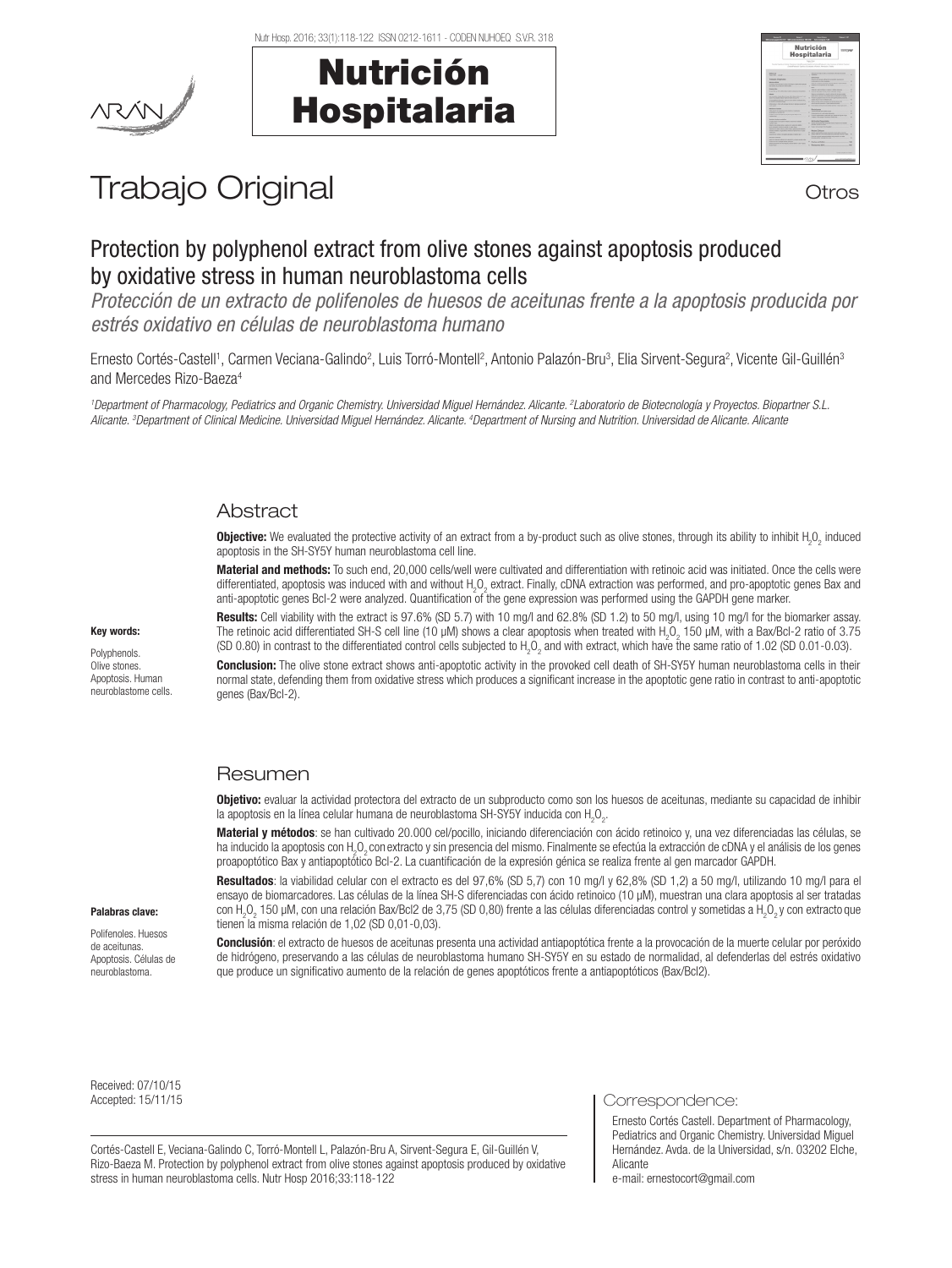#### **INTRODUCTION**

Antioxidants can prevent the harmful effects of free radicals in cells in the same way that a diet rich in polyphenols can decrease the risk of cancer (1), heart disease, and some neurological diseases (2), and prevent neurodegeneration caused by oxidative stress, among others (3).

Olive trees constitute a natural source of bioactive compounds. The processing of olives leads to different types of secondary matrices, which are generally considered as by-products. One characteristic these by-products have in common with plant waste generated from agroalimentary activity is their potential as a source of bioactive compounds. Therefore, a way of evaluating these residues is to use them as a raw material for extracting compounds with satiating properties: fiber, fatty acids and proteins, which have a high economic value and can be used for their satiating and neuroprotective properties in the agroalimentary and pharmaceutical industry, or even as functional compounds in foods. One area of focus regarding olive trees is to obtain aqueous effluents from the olive oil process (4). In other cases, the recuperation of substances of interest focuses on other types of matrices like solid waste: pulp, leaf or olive wood. The major component of olive leaf is oleuropein, it is also abundant in hydroxytyrosol (5), which is the main compound derived from oleuropein and has high antioxidant ability. However, the general activity from these extracts seems to be supported by the synergetic effects between the substances they are composed of. The polyphenols from olive trees have become the subject of many studies due to their powerful antioxidant activity and anti-inflammatory properties.

The importance of phenolic compounds in diets is mainly due to their antioxidant ability. They are scavengers of free radicals and have the ability to chelate transition metal ions, thereby stopping oxidative chain reactions in cells (6). All the polyphenols studied show a high antioxidant activity (7). The most abundant phenolic compound in olive tree extracts is (3.4-dihydroxyphenyl) ethanol or hydroxytyrosol: it presents scavenging activity of the superoxide radical generated by the hypoxanthina-xanthine oxidase system, and of the hydrogen peroxide generated by the reaction of guaiacol (8); it inhibits oxidation of salicylic acid by the radical -OH9; it reduces the catalase inactivation mediated by hypochlorous acid; it can act on reactive species of nitrogen like peroxynitrite (8); and it acts against linoleic acid autooxidation in lipophilic environments, as a metal chelantor –for example, iron and copper, which are essential for the organism, but can be potentially dangerous since they are capable of transferring electrons and acting as catalyzers of autooxidation reactions.

These antioxidant properties suggest that hydroxytyrosol and other polyphenols (verbacoside, elenolic acid, cycloolivil, caffeic acid, gallic acid, etc.) that are present in the olive tree could have a protector role against the oxidation of lipoproteins and in this way they can contribute to the prevention of cardiovascular disease (9). Its anti-cancer properties are also apparent in the context that the generation of free radicals seem to be involved in cancer pathology, suggesting that these phenolic compounds can be related to the low incidence of different types of cancer associated with

These polyphenols also inhibit platelet aggregation (13) and present in vitro antimicrobial properties against several infectious agents from the gastrointestinal and respiratory tract (14). They have also been attributed a neuroprotector function (8,15), digestive protection, as well as an antihypercholesterolemic and antihyperglycemic regulator of adipose tissue.

Although other studies have shown various biochemical characteristics (16,17), no one has determined the neurological protection effectiveness of the olive seed extract. Therefore, we performed a study evaluating the anti-apoptotic activity of an extract from olive stones, rich in polyphenols, in cell death induced by oxidative stress in human neuroblastoma cultures.

#### MATERIAL AND METHODS

The study of the activity of the olive stone extracts was carried out through the study of protection against apoptosis, using SH-SY5Y human neuroblastoma cell line (94030304, ECCC) (18,19). To do so, "neuronal death", apoptosis, was induced in vitro and an evaluation was made of how the presence of the extracts affects the process, analyzing two marker genes: the Bax gene from the pro-apoptotic gene family ("cell death genes") and the Bcl-2 gene from the anti-apoptotic gene family ("survival genes"). The neuroprotector effect was considered as such if the ratio between both molecules decreased: Bax/Bcl-220.

To perform the assay, cells were seeded into 24-well plates at a concentration of 20,000 cell/ well and were incubated at 37 °C and 5%  $CO<sub>2</sub>$  in the medium recommended by ECACC (Ham's F12:EMEM  $[EBSS]$  [1:1] + 2mM L-Glutamine + 1% Non-Essential Amino Acids [NEAA] + 15% Fetal Bovine Serum [FBS]). After 24 hours incubation, differentiation was started with retinoic acid 10 μM (Sigma transretinoic acid [RA]) in a medium with 1% FCS for 6 days, changing the medium every three days. One day before the experiment, the medium was replaced with specific medium without serum and 1%  $N_2$  (Invitrogen) supplement. After 24 hours incubation, the extract treatment was started at the selected and previously described biosecure concentrations (21). They were incubated for 2 hours with the extracts (10 and 50 mg/l), cell viability was measured, and afterwards cell damage was induced with  $H_2O_2$  150 µM for 5 hours (22,23). Once the treatment was finished the cells were collected for rt-PCR molecular analysis.

The analysis of the gene expressions was made from the cells by means of RNA extraction. The extraction was performed with the Rneasy Mini Kit (74104 QIAGEN). c-DNA was obtained from the RNA through the transcriptase enzyme (High Capacity cDNA reverse transcription kit [4368814] Applied Biosystems). PCR was performed in real time from the cDNA, so for the pro-apoptotic BAX gene the primers Hs00180269\_m1 from Applied Biosystems were used; and for the anti-apoptotic Bcl-2 gene the primers Hs00608023\_m1 from Applied Biosystems were used, and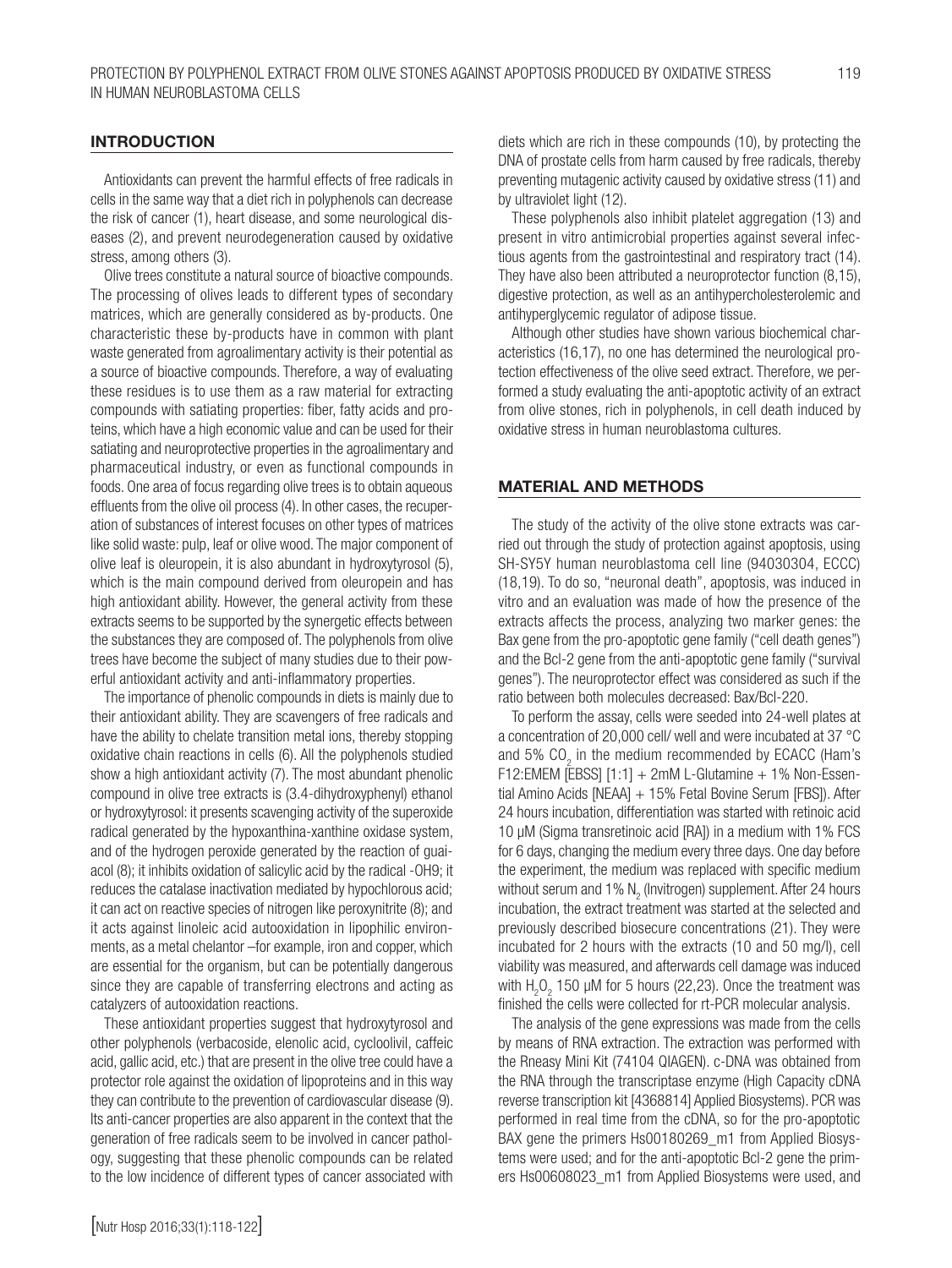GAPDH (Primers Hs02758991\_g1) were used as control gene. The reaction conditions were 10 μl (1X) TaqMan Gene Expression Mastermix 4369016 Applied Biosystems; 2 μl (0.3 μM) of each primer, 2 μl (0.1μM) of gene marker serum, 0.4 μl of PCR internal control, (DNA exo 50X), 2 μl Mix EXO and 2 μl (50 ng) of c-DNA.

The amplification conditions in the thermocycler (7300 Applied Biosystem) were universal: 50 °C for 2 min, 95 °C for 10 min and 40 cycles of: 95 °C-15 sec and 60 °C-1 min.

Relative quantification of genetic expression was carried out, obtaining the scale of the physiological changes in the biomarker gene in comparison with a reference gene. The formula 2<sup>-∆∆ct</sup> was used for the calculations.

Quantification was measured in each PCR cycle by the amount of amplicon produced through the addition of the fluorophores that become attached to the amplicon quantitatively. The real time PCR system detects the quantity of fluorescence produced in each PCR cycle and the software analysis represents this fluorescence graphically in relation to the number of cycles. The quantity of amplicon produced is proportional to the number of initial RNA/DNA molecules, so that in those samples with a greater gene expression, fluorescent amplicon will appear in the previous cycles. Reference samples were the live cells (without cell damage) and the GAPDH gene was the internal control gene.

All the assays were carried out in two different periods and duplicated, so the result is the average of four values. The statistical study was made by calculating averages, standard deviations and intervals of confidence at 95% (95% CI), as well as the comparison between groups (t-test) using the Epidat 3.1 software.

#### RESULTS AND DISCUSSION

The viability of the SH-SY5Y human neuroblastoma cell cultures, prior to the cell damage induced by hydrogen peroxide, is 97.6% (SD 5.7) (95% CI: 88.5-100%) at 10 mg/l of extract, and 62.8% (SD 1.2) (95% CI: 60.9-64.7%) at 50 mg/l. As viability was lower than 80% (biosecurity limit) at 50 mg/l concentration, only the 10 mg/l concentration of extract was used for the genetic biomarkers assay. Figure 1 shows the SH-S cell line differentiated with retinoic

acid (10 µM), before and after being treated with  $H_2O_2$  150 µM.

The results for the genetic biomarkers at 10 mg/l are shown in table I, where the ratio of the Bax and Bcl-2 gene expression is shown. The data given is related to the control cells (without oxygenated water treatment). In cell damage conditions, the expression of the Bax and Bcl-2 ratio increases indicating higher pro-apoptotic gene (Bax) ratio in contrast to anti-apoptotic (Bcl-2) gene. This occurs when the cell culture is subjected to  $H_2O_2$ 150 μM and, therefore, shows a tendency towards early cell death (apoptosis). For cell viability of the extract (10 mg/l), although the culture is subjected to hydrogen peroxide, which is an agent that clearly induces cell death, it is possible to observe a balanced ratio of gene expression, which is exactly the same as the one that occurs without the cell death inductor and the extract.

Therefore, the extract has an anti-apoptotic ability on oxidative stress in human neuroblastoma cells, which equals the ratio of pro-apoptotic and anti-apoptotic genes in their normal state. If 100% cell viability is considered as normal conditions, the effect of the extract presents a cytoprotector effect of 100%.

To date, neurodegenerative pathologies of multifactorial origin present a difficult scenario for establishing therapeutic strategies. Nevertheless, neuroprotector mechanisms can be dealt with from dietary modifications. The polyphenols contained in olive tree extracts present antioxidant properties that make them candidates for research into neurodegenerative diseases (24). Apart from

Table I. Bax and Bcl-2 gene expression ratio in SH-SY5H cells incubated with olive extract at a concentration of polyphenols 10 mg/l and with  $H_2O_2$ 150 μM in contrast to control culture

| Bax/Bcl-2<br>expression | <b>Control</b><br>group <sup>a</sup> | <b>H2O2</b><br>group <sup>b</sup> | 10 mg/l extract<br>+ H <sub>2</sub> O <sub>2</sub> group <sup>c</sup> |
|-------------------------|--------------------------------------|-----------------------------------|-----------------------------------------------------------------------|
| Mean                    | 1.02                                 | 3.75                              | 1.02                                                                  |
| SD                      | 0.01                                 | 0.80                              | 0.03                                                                  |
| 95% CI                  | $0.97 - 1.07$                        | $2.50 - 5.02$                     | $1.00 - 1.04$                                                         |

*SD: Standard deviation; CI: Confidence interval. P-value for mean differences (t-test):* <sup>*a*</sup> *vs.* <sup>*b*</sup>, *p* < 0.001; <sup>*a*</sup> *vs.* <sup>*c*</sup>, *p* ≈ 1; <sup>*b*</sup> *vs.* <sup>*c*</sup>, *p* < 0.001.



#### Figure 1.

Effect of neuronal damage on SH-SY5Y line with hydrogen peroxide. A. SH-SY5Y line differentiated with retinoic acid 10 µM. B. SH-SY5Y line differentiated with retinoic acid 10  $\mu$ M and treated with  $H_2O_2$  150  $\mu$ M).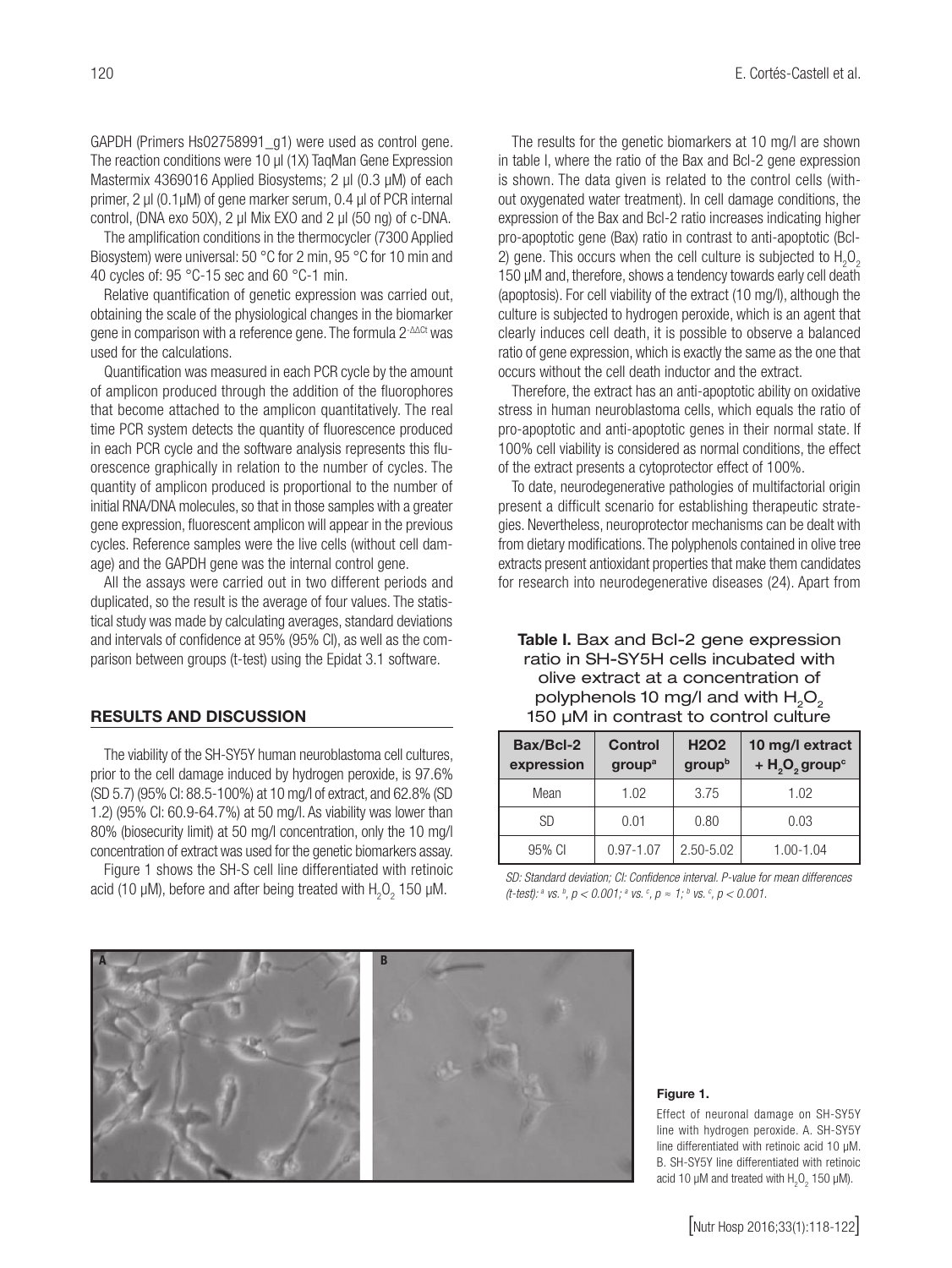other beneficial effects, the protective power against dementia from the intake of flavonoids and phenolic compounds contained in wines, vegetables and fruit has been demonstrated (25).

In vitro and in vivo evaluation of bioactive compounds is based on experimental models that reproduce the biological process of interest through systems which are sensitive to external factors and whose possible fluctuations are measurable. The global objective of this paper was the study of the neuroprotector ability from a natural compound obtained from the olive stones applied to in vitro models in cell lines. To do so, the SH-SY5Y human neuroblastoma cell line (94030304, ECCC) was used (18,19), whose differentiation leads to cells which are similar to human neurons. The result shows some cells that present a postmitotic neuronal phenotype with a well-defined morphology and polarity, and the expression of typical neuronal markers (26). These SH-SY5Y cells constitute a homogenous and highly reproducible model of cells which are similar to human neurons in culture. Nowadays, a multitude of apoptotic stimulants are used in order to study the molecular mechanisms which lead to cell death, for example: the withdrawal of trophic factors, oxygen deprivation, thermic shock, or the administration of toxic agents which selectively cause harm in DNA or in certain cell organs (27). For the evaluation of the effect of the extract on apoptosis, gene markers were analyzed: the Bax gene from the pro-apoptotic family ("death cell genes") and the Bcl-2 gene from the anti-apoptotic family ("survival gens"), thus the balance between both defines the threshold of programmed cell death (28,29). The neuroprotector effect is considered as such, if the ratio between both molecules Bax/Bcl-2 decreases (20). This study has shown the neuroprotector effect of olive stone extract on apoptosis induced by hydrogen peroxide.

Other authors have found similar effects using different models, like Schaffer et al. (30) who use the PC12 cell line from brain cells to study polyphenols from waters from the olive process. They subjected the cells to oxidative stress and measured cytotoxicity, observing a cytoprotection of the cerebral cells with extracts. Other authors have used primary cultures from mouse neurons and mixed culture systems of cerebellar cells enriched by Purkinje neurons (31). These neurons, which constitute the only efferent projection of the cerebellum, present a low rate of survival in culture, but constitute a very interesting model for the study of neuron-glia interactions (32) and other neuronal functions (33).

A possible mechanism of protection against apoptosis to be described is the inhibition of the glycogen synthase kinase enzyme - 3(GSK-3), which provokes a protector effect against pro-apoptotic stimulants (34,35). So, after verifying that GSK-3 inhibition increases the anaerobic intake of glucose through glycolysis, measured by extracellular release of lactate, this metabolic change was analyzed to see whether it is at least partly responsible for the neuroprotector effect against death by mitochondrial dysfunction. By inhibiting the glycolytic pathway with 2-desoxiglucose (2-DGlc), it can be observed that it completely neutralizes the neuroprotector effect of chronic inhibition from GSK-3, supporting the hypothesis of a change towards the glycolytic metabolism which is less dependent on mitochondrial respiration.

Recent studies suggest that olive tree extracts inhibit inflammation (38) and reduce oxidative stress, which has been observed in rats with a provoked cerebral isquemia (38). For example, the neuroprotector effects of dry olive leave extract on global transient cerebral isquemia in Mongolian gerbils (39), and the evaluation of different parameters of oxidative stress and neuronal damage in the hippocampus. These effects were compared to those of quercatin, which is a flavonoid known to be a neuroprotector. The treatment with this extract significantly inhibits the production of superoxide and nitric oxide, decreases lipid peroxidation and increases the activity of the superoxide dismutase, the effects being significantly higher than those from quercatin, indicating that it exercises a potent neuroprotector activity against neuronal damage in the hippocampus after global transient cerebral isquemia, which can be attributed to its antioxidant properties. The majority of studies about the effects of polyphenols from olive tree extracts indicate that their neuroprotector action is due to their antioxidant ability by eliminating reactive oxygen and nitrogen species involved in human diseases (8).

#### **CONCLUSIONS**

The olive stone extract presents an anti-apoptotic activity against the provocation of cell death by hydrogen peroxide, returning the SH-SY5Y human neuroblastoma cells to their normal state, by defending them against oxidative stress which produces a significant increase in the apoptotic gene ratio in contrast to the anti-apoptotic gene (Bax/Bcl-2).

#### ACKNOWLEDGMENTS

The authors thank Catherine Nicholls Baeza for help with the English language version of the text.

#### CONFLICTS OF INTEREST

Laboratorio de Biotecnología y Proyectos, Biopartner S.L. (Alcoy, Spain) is performing the patent process for the extract carried out in this work.

#### **REFERENCES**

- 1. Tangney CC, Rasmussen HE. Polyphenols, inflammation, and cardiovascular disease. Curr Atheroscler Rep 2013;15:324.
- 2. Bartlett H, Eperjesi F. Age-related macular degeneration and nutritional supplementation: a review of randomised controlled trials. Ophthalmic Physiol Opt 2003;23:383-99.
- 3. Bleys J, Miller E, Pastor-Barriuso R, Appel L, Guallar E. Vitamin-mineral supplementation and the progression of atherosclerosis: a meta-analysis of randomized controlled trials. Am J Clin Nutr 2006;84:880-7.